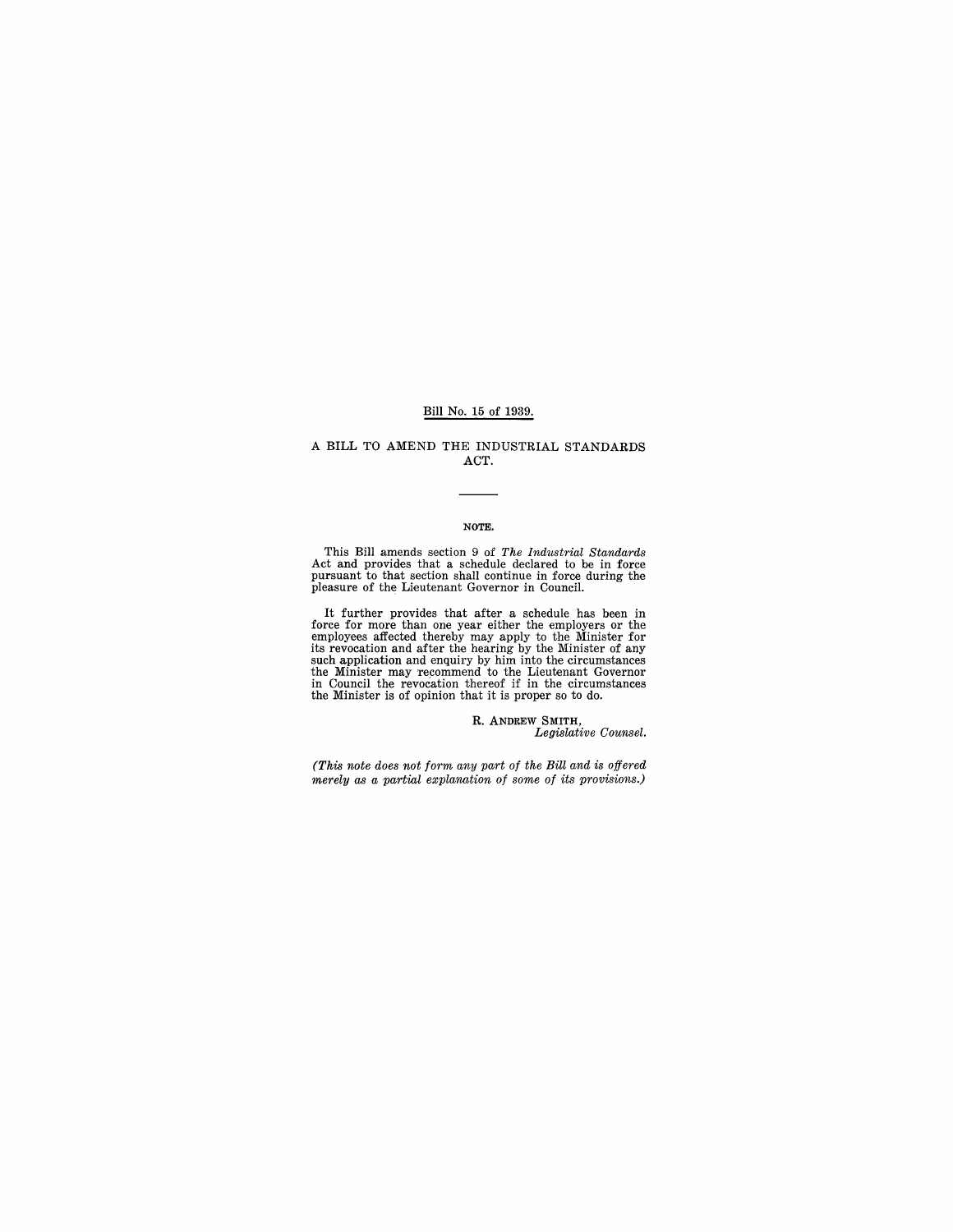# **BILL**

#### No. 15 of 1939.

An Act to Amend The Industrial Standards Act.

#### *(Assented to* , 1939.)

**HIS MAJESTY**, by and with the advice and consent of the Legislative Assembly of the Province of Alberta, enacts as follows:

**1.** This Act may be cited as *"The Industrial Standards Act Amendment Act, 1939."* 

*2. The Industrial Standards Act,* being chapter 47 of the Statutes of Alberta, 1934, is hereby amended as to section  $9, -$ 

- (a) by striking out the words "for a period not exceeding twelve months and thereupon such schedule" where the same occur therein and by substituting therefor the following words "and thereupon such schedule shall be and continue in force until such time as the Lieutenant Governor in Council declares that the same is no longer in force, and whilst so in force"; and
- (b) by adding at the end thereof the following proviso:<br>
"Provided always that any employers or employees to which any schedule relates may at any<br>
time after a schedule has been in force for a period<br>
of twelve months ap shall fix a day, time and place for enquiring into the circumstances of the application and shall give notice thereof to the employers and employees<br>affected by the schedule in such manner as he<br>thinks proper; and at the day, time and place so<br>fixed or at any adjournment thereof he shall proceed to make an enquiry into the circumstances in such manner as he may determine and if in his opinion it is proper so to do he shall recommend to the Lieutenant Governor in Council that the schedule be revoked."

**3.** This Act shall come into force on the day upon which it is assented to.